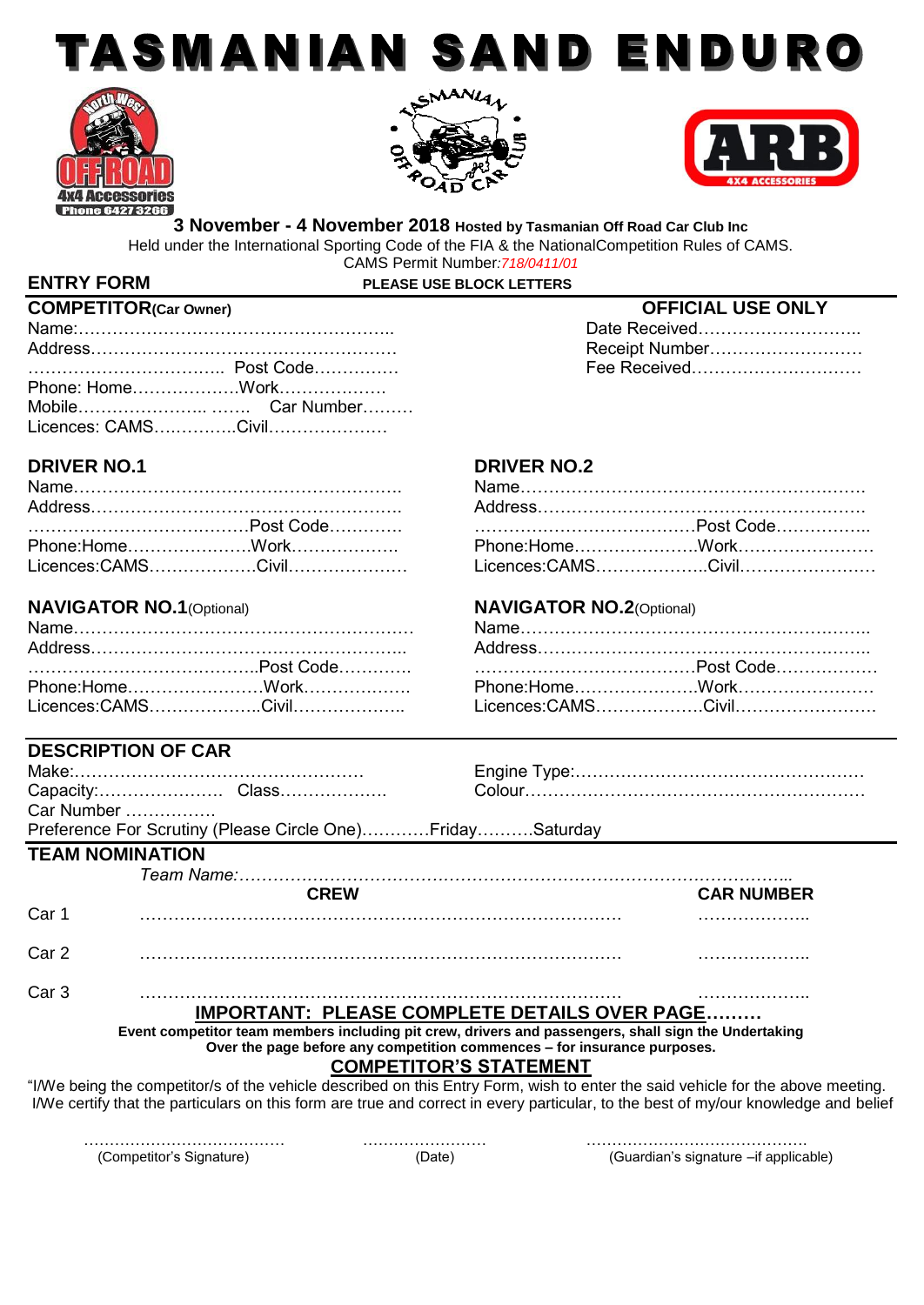Total enclosed /owing **\$.............** 

| Drivers who have their own transponder please provide number |
|--------------------------------------------------------------|
|--------------------------------------------------------------|

# **T.O.R.C.C. Bank Details: BSB 807-009 ACC 51420096**



# **COMPETITORS & COMPETING CREW'S STATEMENT**

## **RISK WARNING AND ASSUMPTION OF RISK**

Motor Sport Activities are inherently dangerous recreational activities and there is significant risk of injury, disability or death.

If you do not wish to be exposed to such risks, then you should not participate in Motor Sport Activities.

I acknowledge that:

- the risks associated with attending or participating in Motor Sport Activities include but are not limited to the risk that I may suffer harm as a result of:
	- o motor vehicles (or parts of them) colliding with other motor vehicles or persons or property;
	- o others participants acting dangerously or with lack of skills;
	- o high levels of noise exposure;
	- o acts of violence and other harmful acts (whether intentional or inadvertent) committed by persons attending or participating in the event; and
	- o the failure or unsuitability of facilities (including grand-stands, fences and guard rails) to ensure my safety.

## **EXCLUSION OF LIABILITY, RELEASE & INDEMNITY**

In exchange for being able to attend or participate in Motor Sport Activities, I agree:

- to release CAMS and the Entities to the extent that any or all of them are providing Recreational Services from all liability for:
	- o my death;
	- o any physical or mental injury (including the aggravation, acceleration or recurrence of such an injury);
	- o the contraction, aggravation or acceleration of a disease;
	- o the coming into existence, the aggravation, acceleration or recurrence of any othercondition, circumstance, occurrence, activity, form of behaviour, course of conduct or state of affairs:
	- o that is or may be harmful or disadvantageous to me or the community; or
	- o that may result in harm or disadvantage to me or the community,

howsoever arising from my participation in or attendance at the Motor Sport Activities;

- to indemnify and hold harmless and keep indemnified CAMS and the Entities to the maximum extent permitted by law in respect of any Claim by any person;
- to be bound to the rules, regulations and policies of the Entities; and
- to attend at or participate in the Motor Sport Activities at my own risk.

I understand that:

- nothing in this document excludes, restricts or modifies any rights that I may have as a result of significant personal injury that is caused by the Reckless Conduct of CAMS and the Entities as the supplier of Motor Sport Activities / Recreational Services;
- nothing in this document prevents the Entities from relying on any laws (including statute and common law) that limit or preclude their liability;
- nothing in this document excludes any term or guarantee which under statute cannot be excluded; however the liability of the Entities is limited to the minimum liability allowable by law;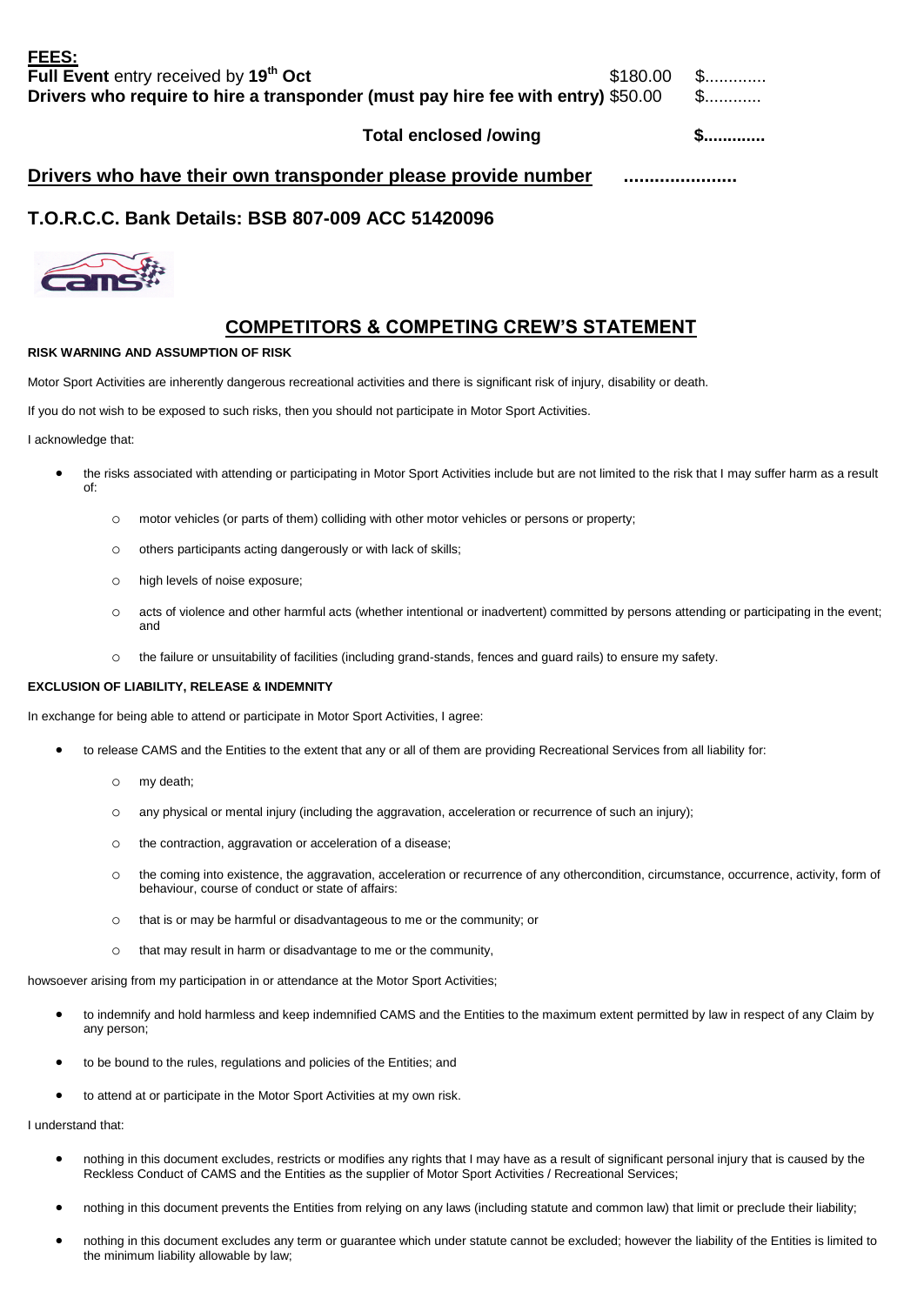- nothing in this document precludes me from making a claim under a CAMS insurance policy where I am expressly entitled to make a claim under that insurance policy; and
- CAMS has arranged some limited personal injury insurance coverage which may provide me with some protection for loss, damage or injury that I may suffer during my participation in the Motor Sport Activities. However, I acknowledge and accept that the insurance taken out by CAMS may not provide me with full indemnity for loss, damage or injury that I may suffer during my participation in the Motor Sport Activities, and that I may have to pay the excess if a Claim is made under an insurance policy on my behalf. I agree that my own insurance arrangements are ultimately my responsibility and I will arrange any additional coverage at my expense after taking into account CAMS insurance arrangements, this document and my own circumstances.

Where Motor Sport Activities are held in the following jurisdictions, I acknowledge that I have also read and accept the following warnings:

## **WARNING APPLICABLE IN RELATION TO MOTOR SPORT ACTIVITIES HELD IN VICTORIA**

WARNING UNDER THE AUSTRALIAN CONSUMER LAW AND FAIR TRADING ACT 2012:

Under the Australian Consumer Law (Victoria), several statutory guarantees apply to the supply of certain goods and services. These guarantees mean that the supplier named on this form is required to ensure that the recreational services it supplies to you:

- are rendered with due care and skill:
- are reasonably fit for any purpose which you either expressly or by implication, make known to the supplier; and
- might reasonably be expected to achieve any result you have made known to the supplier.

Under section 22 of the Australian Consumer Law and Fair Trading Act 2012 (Vic), the supplier is entitled to ask you to agree that these conditions do not apply to you. If you sign this form, you will be agreeing that your rights to sue the supplier under the Australian Consumer Law and Fair Trading Act 2012 if you are killed or injured because the services were not in accordance with these guarantees, are excluded, restricted or modified in the way set out in this form.

NOTE: The change to your rights, as set out in this form, does not apply if your death or injury is due to gross negligence on the supplier's part. 'Gross negligence' in relation to an act or omission, means doing the act or omitting to do an act with reckless disregard, with or without consciousness, for the consequences of the act or omission. See regulation 5 of the Australian Consumer Law and Fair Trading Regulations 2012 and section 22(3) (b) of the Australian Consumer Law and Fair Trading Act 2012.

## **WARNING APPLICABLE IN RELATION TO MOTOR SPORT ACTIVITIES HELD IN SOUTH AUSTRALIA**

### Your rights:

Under sections 60 and 61 of the Australian Consumer Law (SA), if a person in trade or commerce supplies you with services including recreational services), there is:

- a statutory guarantee that those services will be rendered with due care and skill;
- a statutory guarantee that those services, and any product resulting from those services, will be reasonably fit for the purpose for which the services are being acquired (as long as that purpose is made known to the supplier); and
- a statutory guarantee that those services, and any product resulting from those services, will be of such a nature, and quality, state or condition, that they might reasonably be expected to achieve the result that the consumer wishes to achieve (as long as that wish is made known to the supplier or a person with whom negotiations have been conducted in relation to the acquisition of the services.

### Excluding, Restricting or Modifying Your Rights:

Under section 42 of the Fair Trading Act 1987 (SA), the supplier of recreational services is entitled to ask you to agree to exclude, restrict or modify his or her liability for any personal injury suffered by you or another person for whom or on whose behalf you are acquiring the services (a third party consumer). If you sign this form, you will be agreeing to exclude, restrict or modify the supplier's liability with the result that compensation may not be payable if you or the third party consumer suffer personal injury.

### Important:

You do not have to agree to exclude, restrict or modify your rights by signing this form. The supplier may refuse to provide you with the services if you do not agree to exclude, restrict or modify your rights by signing this form. Even if you sign this form, you may still have further legal rights against the supplier. A child under the age of 18 cannot legally agree to exclude, restrict or modify his or her rights. A parent or guardian of a child who acquires recreational services for the child cannot legally agree to exclude, restrict or modify the child's rights.

Agreement to exclude, restrict or modify your rights:

I agree that the liability of CAMS and the Entities for any personal injury that may result from the supply of the recreational services that may be suffered by me (or a person for whom or on whose behalf I am acquiring the services is excluded.

Further information about your rights can be found at www.ocba.sa.gov.au

### DEFINITIONS:

a. 'CAMS' means the Confederation of Australian Motor Sport Ltd.

b. 'Claim' means and includes any action, suit, proceeding, claim, demand or cause of action however arising including but not limited to negligence, BUT does not include a claim under a CAMS insurance policy by any person expressly entitled to make a claim under that insurance policy;

c. 'Entities' means event and competition organisers/promoters/managers, land and track owners/managers/administrators/lessees, CAMS affiliated clubs, state and territory governments and insured listed in CAMS' public/product/professional indemnity insurance policies and each of their related bodies corporate (including their related bodies corporate) and each of their organs and agencies, officers/president/directors/executives, employees, servants, agents, partners, providers, members, competitors, drivers, co-drivers, navigators, officials, crew members, pit crew, delegates, licence holders, representatives, commissions, committees, advisers, trustees, councils, panels, shareholders, volunteers, officials, appointees, delegated bodies and sponsors.